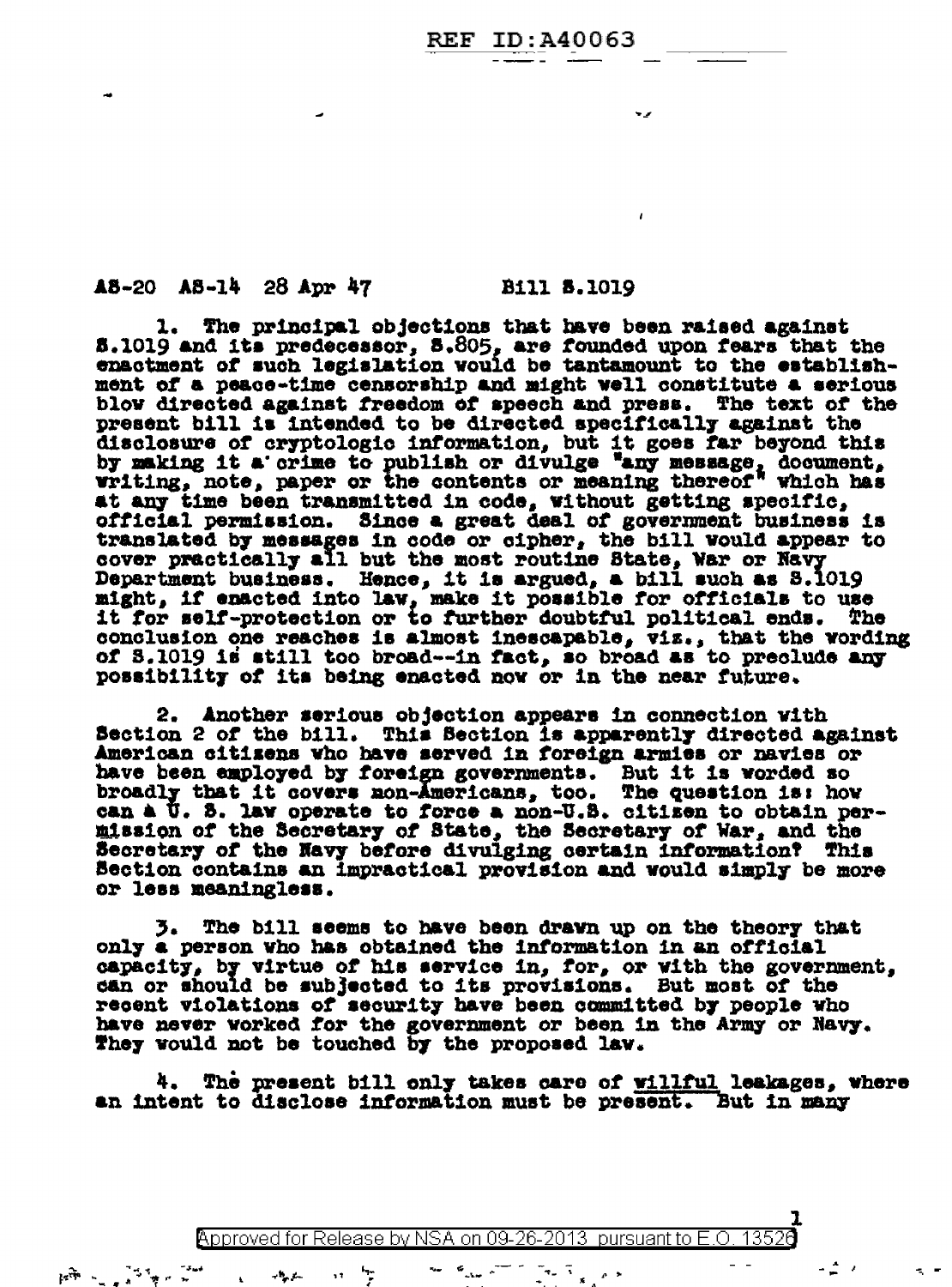### A8-20 A8-14 28 Apr 47 Bill 8.1019 (continued)

cases, leakage of classified cryptologic information comes from carelessness or indiscretion, because of a failure to realize the real import of the disclosure or to understand the effect it may have on our security. And it seems to me that the latter source of leakage is what we should try to cover as well as the former.

5. The British Official Secrets Act, which apparently works<br>very well (except possibly in the case of "personages" on the highest government level), puts the maintenance of security on a different basis than that of having to obtain authority before making a disclosure. It puts the burden on the individual possessing the information--no matter how he obtained it--and tells him he is responsible for its security. If a person having information ne is responsible for its security. If a person naving information<br>in his possession uses it "for the benefit of any foreign power or<br>in any other manner prejudicial to the safety or interests of the<br>State," (underlining s apply for permission to disclose. The disclosure having been made, all that is necessary to penalize the one who has made it is to prove that it is or was prejudicial to the safety or interests of the State. The person who makes a disclosure does so at his own risk, and if it turns out to have constituted a violation of security, he can be penalized. That sort of lav has plenty of teeth" in it; yet nobody can say that it sets up a censorship or<br>that there is less greedom of speech or press in Great Britain than in the U.S. because of the Official Becrets Act.

Taking a cue from the latter, I have made an attempt to ь. parallel it in the present S.1019, to cover both sources of leak-age mentioned in Par. 2 above, and to parallel the severity of the penalty with the classification of the information disclosed-the higher the classification, the more severe the penalty. This has not been an element in any previous bill that I am avare of, but is one that appears reasonable. The attached draft is therefore submitted for such use as may be made of it.

2 Incls 1. Copy of 8.1019 2. Draft of proposed revision

WILLIAM F. FRIEDMAN Chief, Communications Research

 $\frac{1}{2}$  ,  $\frac{1}{2}$  ,  $\frac{1}{2}$ 

∶रूम र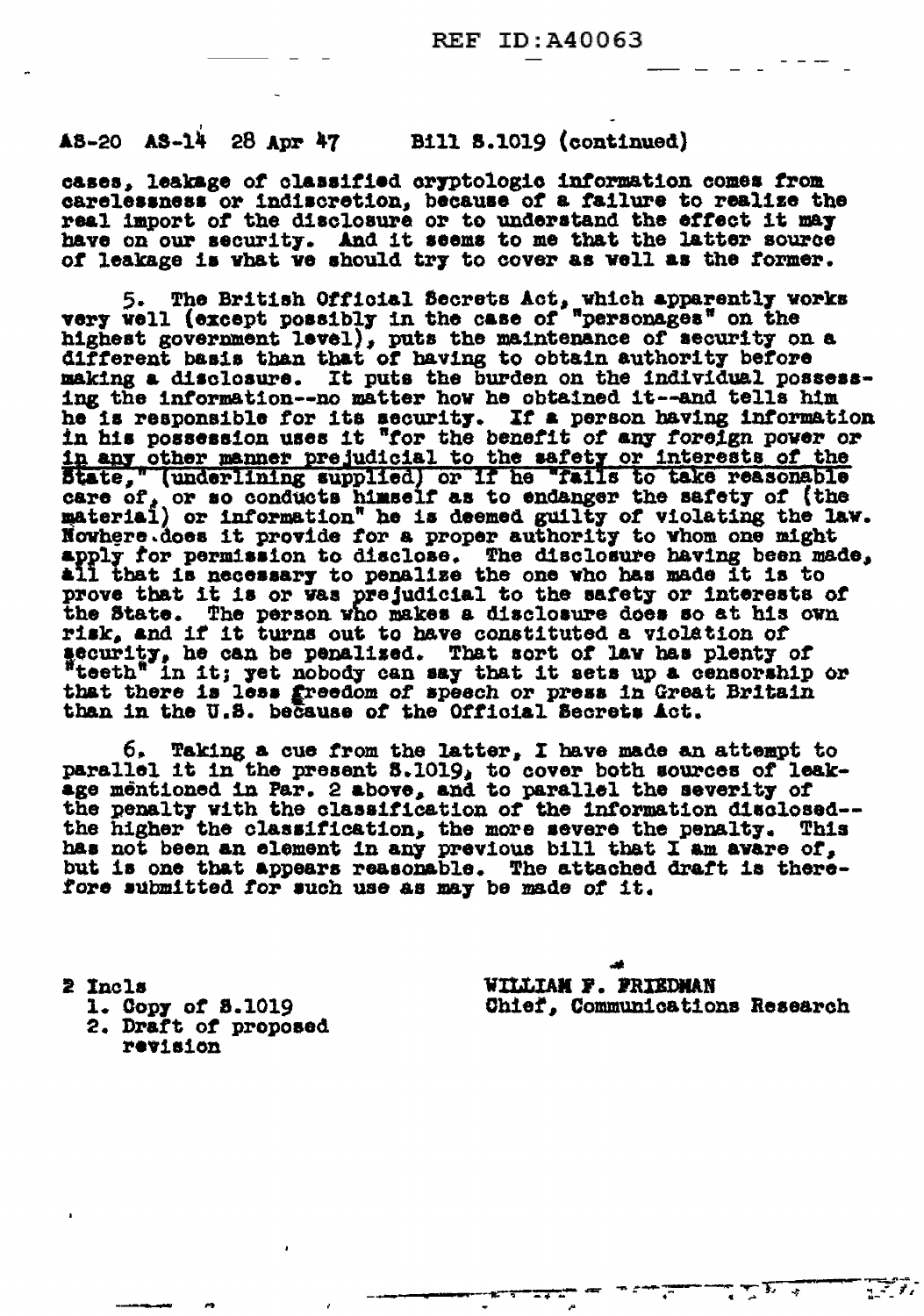# REF ID:A40063

sa aloo

# s. **1019**

•

80TH CONGRESS **1sr SESSION** 

#### IN THE SENATE OF THE UNITED STATES

APRIL 1 (legislative day, MARCH 24), 1947 Mr. GURNEY (by request) introduced the following bill; which was read twice and referred to the Committee on the Judiciary

## **A BILL**

To insure further the military security of the United States by preventing disclosures of information secured through official sources.

1 *Be it enacted by* the *Senate and House of Representa-*2 *tives of the United States of America in Congress assembled,*  3 That whoever, by virtue of his employment by or perform-4 ance of services for the United States or by virtue of his 5 employment by any person, firm, or corporation performing 6 . services for the United States or by virtue of his service in 7 'the armed forces of the United States, having obtained, or 8 having had custody of, access to, or knowledge of (1) any 9 information concerning the nature, preparation, or use of any 10 code, cipher, or cryptographic or cryptanalytical system of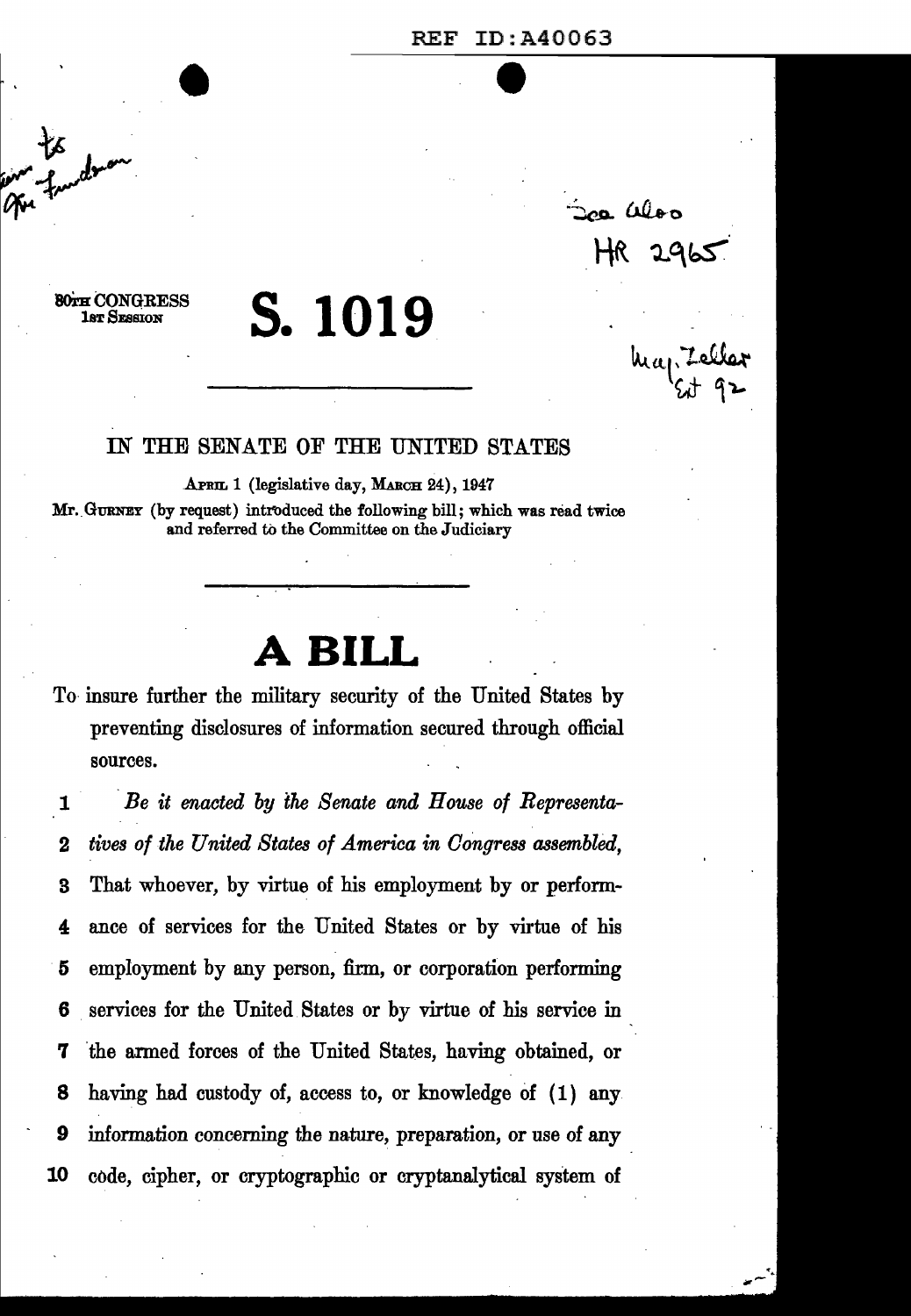$\ddot{\phantom{0}}$ 

2

'

1 the United States or any foreign government; or (2) any 2 information concerning the design, construction, use, main-3 tenance, or repair of any device, apparatus, or appliance 4 · used or prepared or planned for use by the United States 'or 5 any foreign government for cryptographic or cryptanalytic 6 purpose; or ( 3) any message, document, writing, note, 7 paper, or the contents or meaning thereof, which has been, 8 or purports to have been, prepared or transmitted in or by 9 the use of any code, cipher, or cryptographic system of the 10 United States or any foreign government; or (4) any in-11 formation concerning the cryptographic or cryptanalytic 12 activities of the United States or any foreign government; 13 or (5) any information which has been or purports to have 14 -been derived from cryptanalysis of messages transmitted by 15 the United States or any foreign government, shall willfully, . If  $\mathbb{R}^n$  is a subset of  $\mathbb{R}^n$  is a subset of  $\mathbb{R}^n$ 16 without authorization by the head of the department or 17 agency by which such person was employed or in which he 18 performed services at the time when he had custody of or 19 access to or obtained knowledge of the above-described in- $20$  formation or material, or if such department or agency is 0 21 no longer in existence, without joint authorization by the  $22$  Secretary of State, the Secretary of War, and the Secretary  $23$  of the Navy<sub>s</sub> communicate, furnish, or transmit to another 24 or publish any such information or material, shall be fined  $25$  not more than \$10,000 or imprisoned not more than ten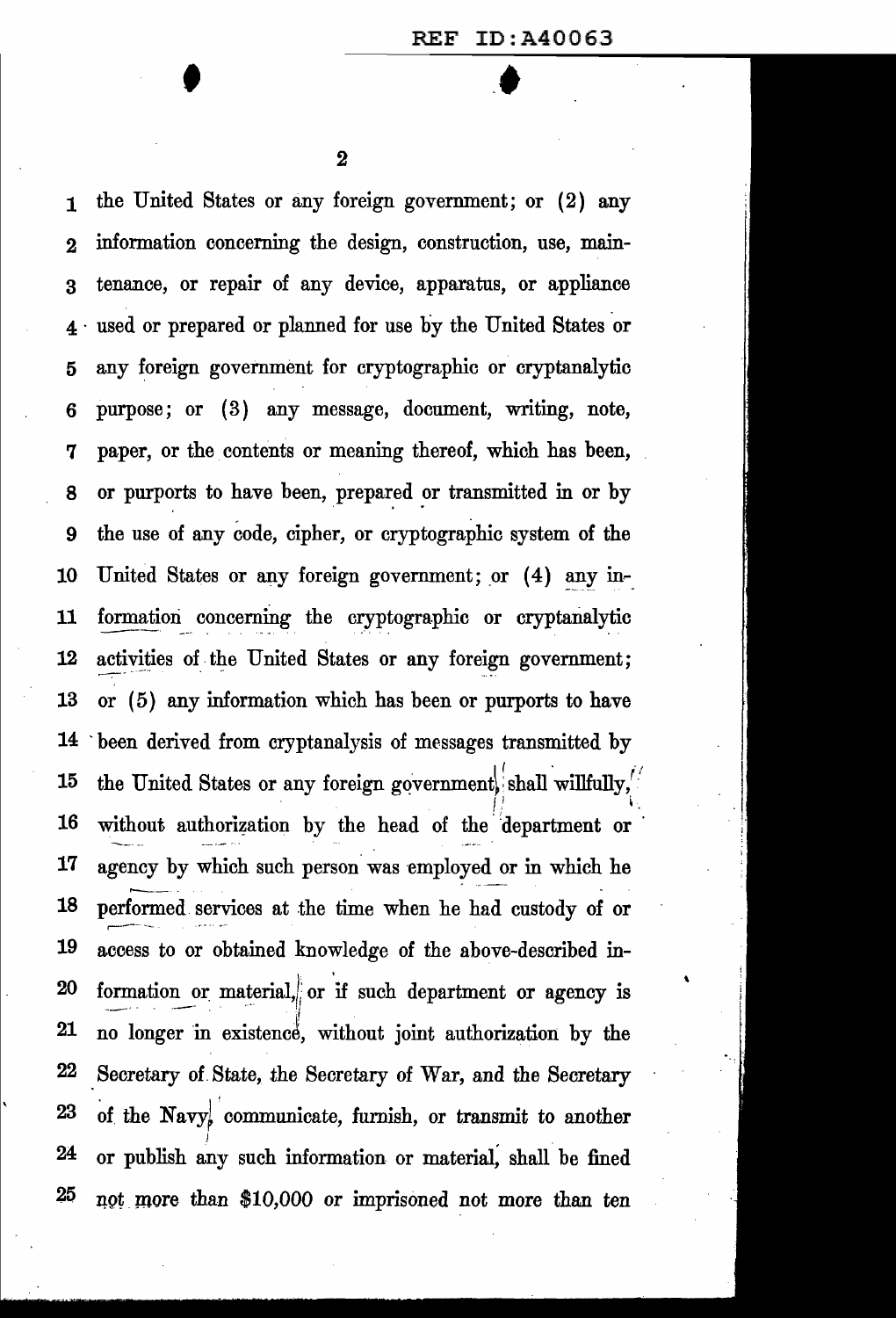1 years or both. Authorizations, as herein provided, shall be 2 granted only in accordance with regulations prescribed by 3 the President.

4 SEO. 2. Whoever, by virtue of his employment by or 5 performance of services for any foreign government or by 6 virtue of his service in the armed forces of any foreign govern-7 ment, having obtained, or having had custody of, access to, 8 or knowledge of (1) any information concerning the nature, 9 preparation, or use of any code, cipher, or cryptographic or 10 cryptanalytical system of the United States; or (2) any 11 information concerning the design, construction, use, main-12 tenance, or repair of any device, apparatus, or appliance used 13 or prepared or planned for use by the United States for 14 cryptographic or cryptanalytic purpose; or (3) any message, 15 document, writing, note, paper, or the contents or meaning 16 thereof, which has been, or purports to have been, prepared 17 or transmitted in or by the use of any code, cipher, or crypto-18 graphic system of the United States; or  $(4)$  any information 19 concerning the cryptographic or cryptanalytic activities of 20 the United States; or (5) any information which has been or 21 purports to have been derived from cryptanalysis of messages 22 transmitted by the United States, shall willfully, without joint 23 authorization by the Secretary of State, the Secretary of War, 24 and the Secretary of the Navy communicate, furnish, or trans-25 mit to another or publish any such information or material,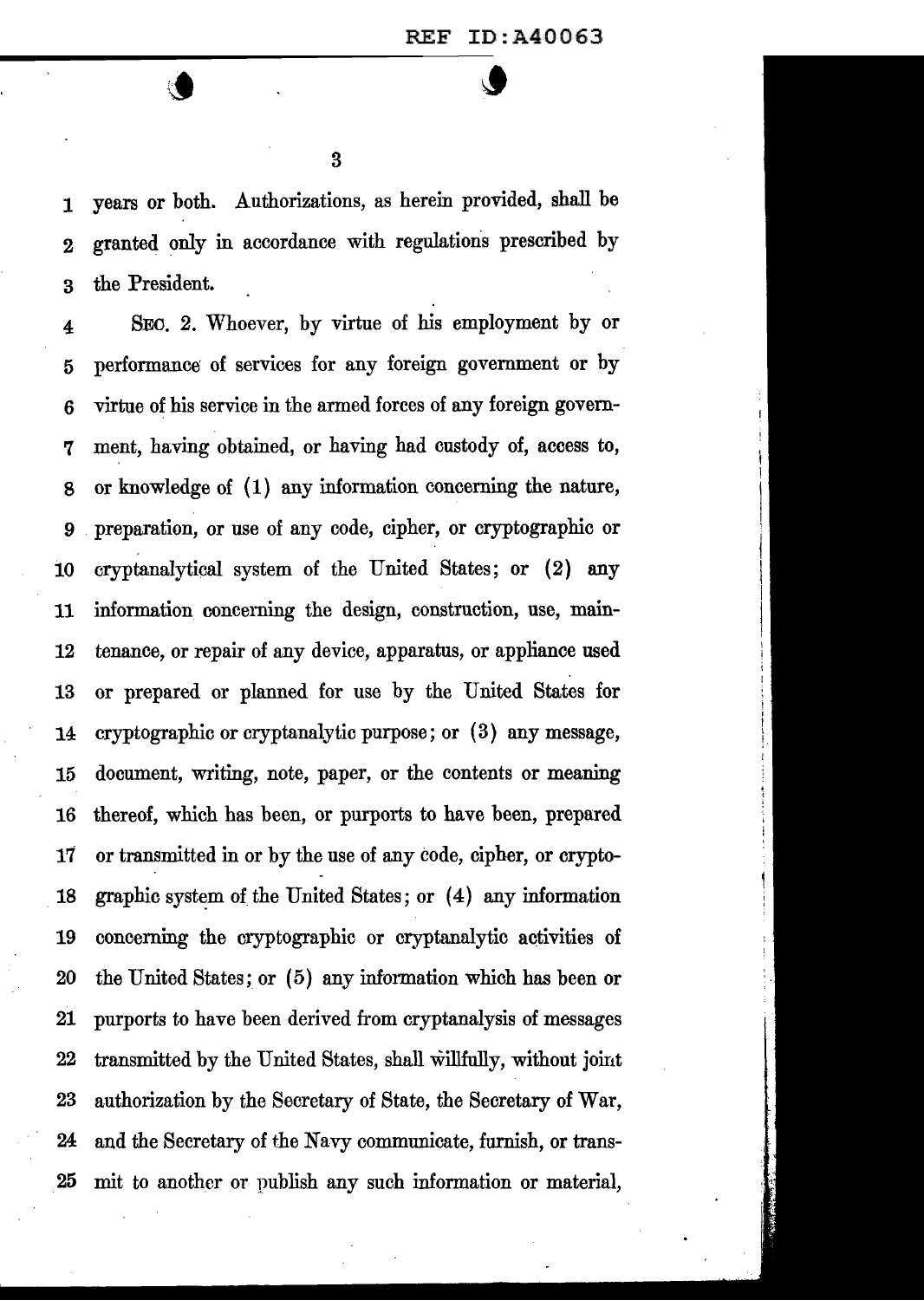1 shall be fined not more than \$10,000, or imprisoned not more 2 than ten years, or both.

3 SEC. 3. The term "foreign gove;rnment" as used herein 4 includes any person or persons acting or purporting to 5 act for or on behaH of any military or naval force, faction, 6 party, department, agency, or bureau of or within a foreign 7 country, or for or on behalf of any government or any s person or persons purporting to act as a government within 9 a foreign country, whether or not such government is recog-10 nized by the United States.

11 SEC. 4. (a) The terms "code", "cipher", and "crypto-12 graphic" as used herein include any secret writing, decep-13 tion, mechanical or electrical device, or other method used 14 for the purpose of disguising or concealing the contents 15 or the meaning of any communication.

16 (b) The term "cryptanalytic" as used herein includes 17 all methods of interception and all methods of obtaining 18 information of the contents of cryptographic communication. 19 SEC. 5. Nothing in this Act shall prohibit the furnish-20 ing, upon lawful demand, of information \_to any regularly 21 constituted committee of the Senate or House of Repre-22 sentatives of the United States of America, or joint com-23 mittee thereof.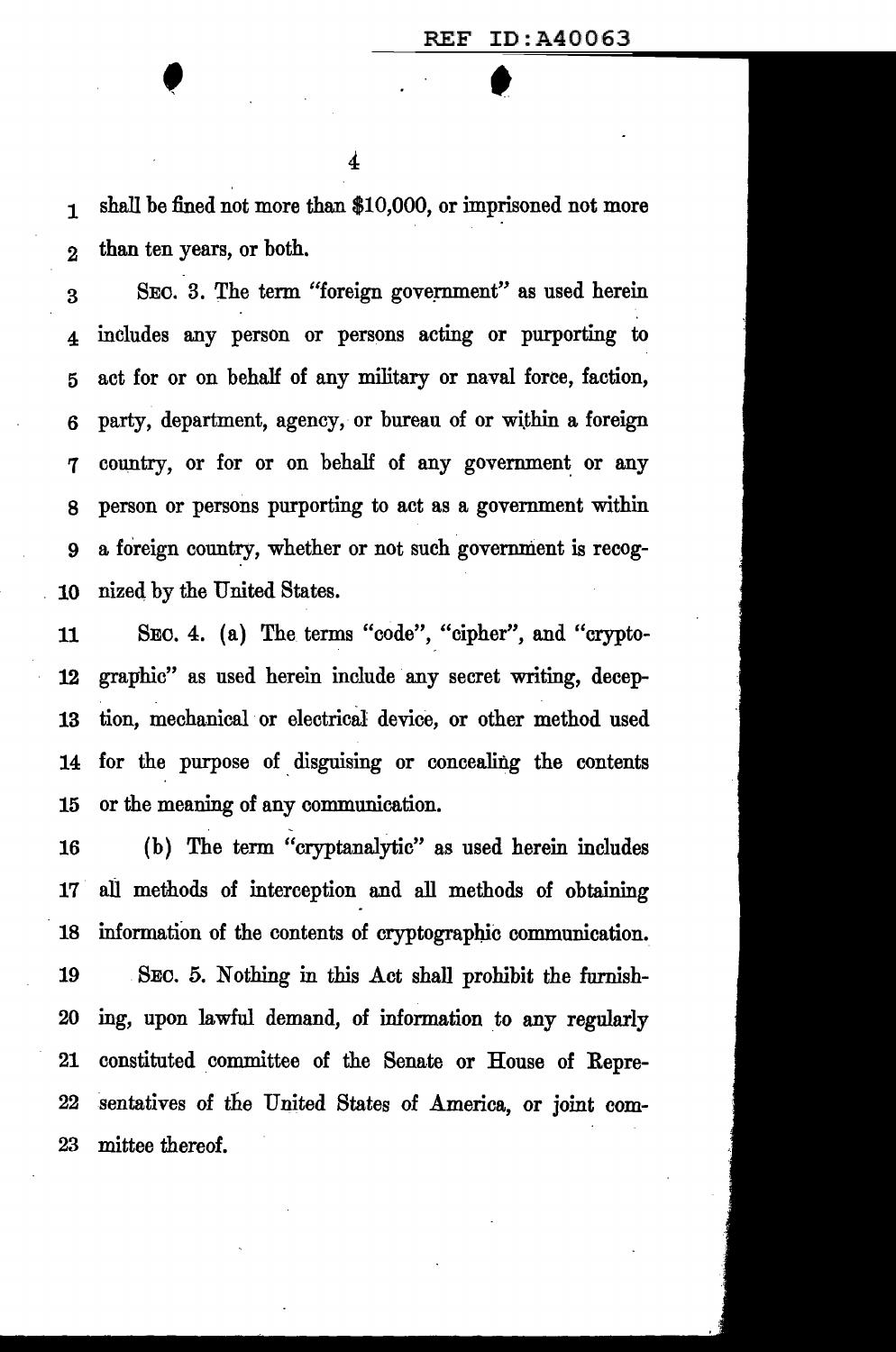#### REF ID:A40063

80TH CONGRESS<br>1st Session

lST SESSI01' **s. 1019** 

## **A BILL**

To insure further the military security of the United States by preventing disclosures of information secured through official sources.

#### By Mr. GURNEY

APBIL 1 (legislative day, MARCH 24), 1947 Read twice and referred to the Committee on the **Judiciary**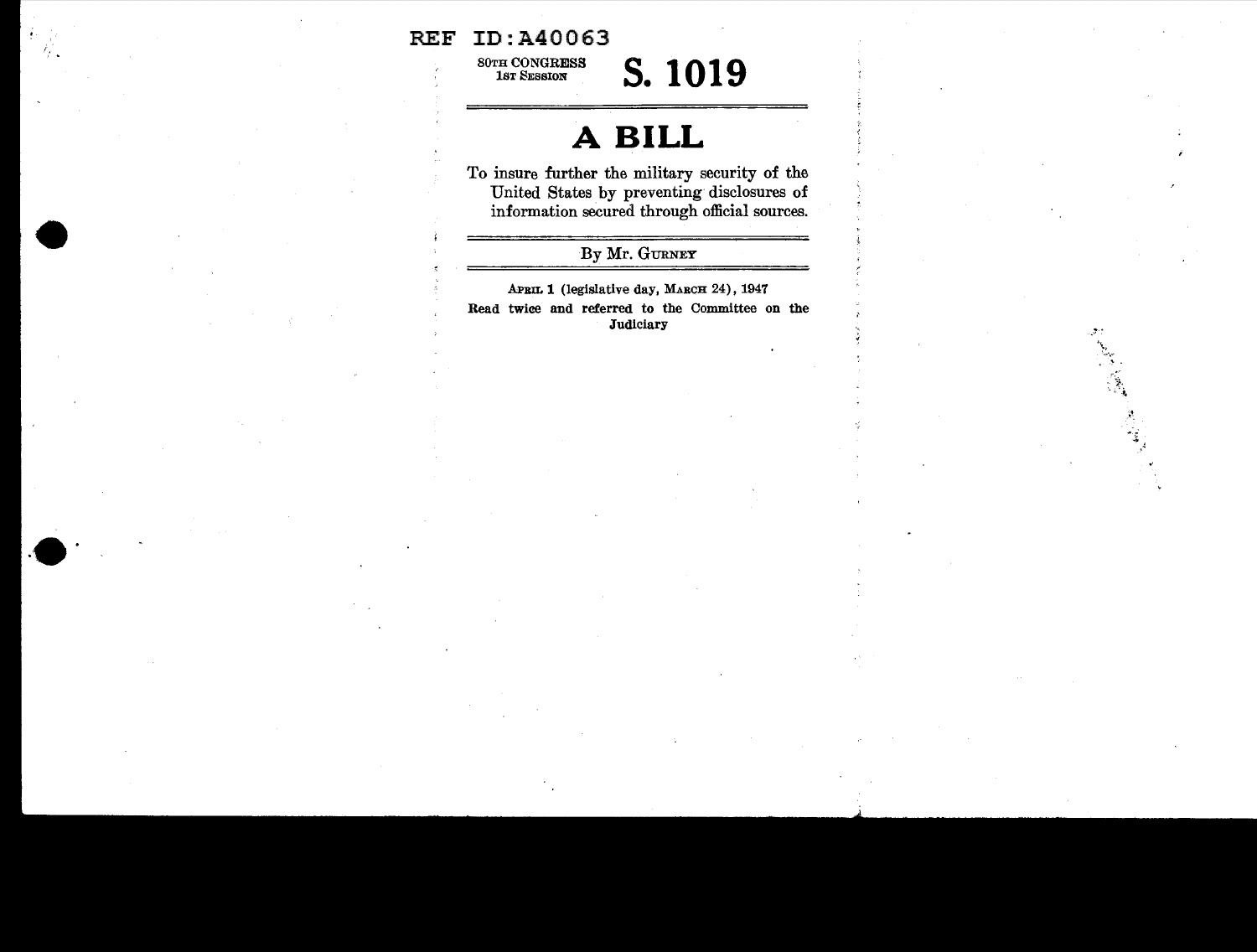#### DRAFT

#### A **BILL**

To insure further the military security of the United States by preventing disclosures of classified information relating to cryptographic and cryptanalytic matters and of importance to the safety of the United States.

Be it enacted by the Senate and House of Representatives of the United States of America in Congress assembled, That whoever having been given, or having obtained, or having had custody of, access to, or knowledge of (1) any officially classified information concerning the nature, preparation, or use of any code, cipher, or cryptographic or cryptanalytical system of the United States or any foreign government; or (2) any officially classified information concerning the design, construction, use, maintenance, or repair of any device, apparatus, or appliance used or prepared or planned for use by the United States or any foreign government for cryptographic or cryptanalytic purpose; or (3) the contents of any message prepared or transmitted in or by the use of any code, cipher, or cryptographic system of the before prior declarage cation and official release United States or any foreign government, or (4) any officially

classified information concerning the cryptographic or cryptanalytic

 $\sim$   $\frac{1}{2}$ 

تمد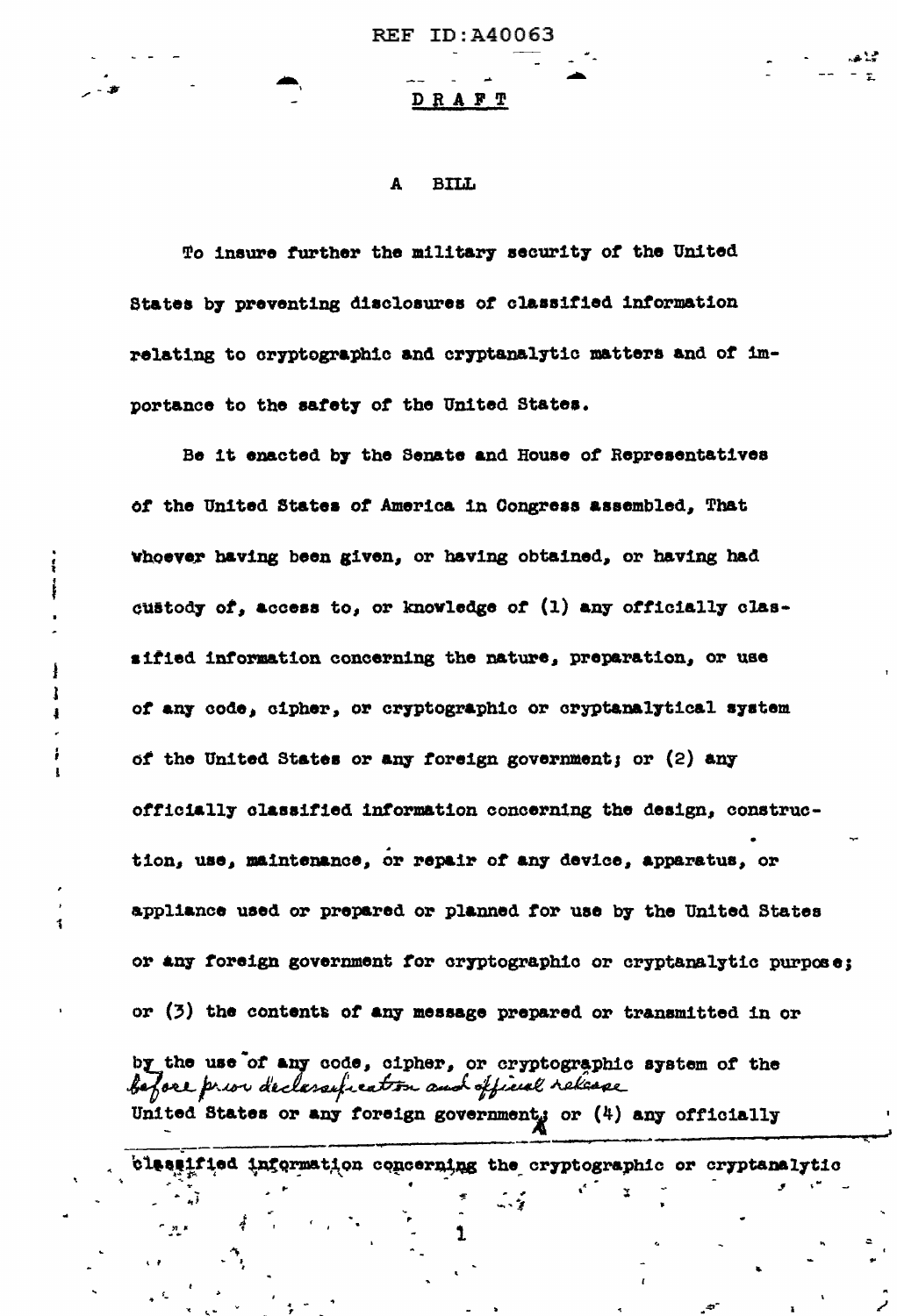activities of the United States or any foreign government; or (5) any officially classified information which has been derived from cryptanalysis of messages transmitted by the United States or any foreign government, shall (a) use the information or messages in a manner prejudicial to the safety or interests of the United States or for the benefit of any foreign power to the detriment of the United States, or (b) retain any document or other matter of the categories described under items  $(1)$ ,  $(2)$ ,  $(3)$ ,  $(4)$ , and  $(5)$  above, when he has no right to retain it or when it is contrary to the safety or interests of the United States for him to retain it, or (c) fails to comply with all directives issued by lawful authority with regard to the return or disposal thereof, or  $(d)$  fails to take reasonable care of, or so conducts himself as to endanger the safety of any document or other matter of the categories described under items  $(1)$ ,  $(2)$ ,  $(3)$ ,  $(4)$ , and  $(5)$  above, shall  $(1)$  in the case of matter officially classified "restricted", be fined not more than \$1000 or imprisoned not more than two years or both; (11) in the case of matter officially classified "confidential", be fined not more than \$5000 or imprisoned not more than five years or both; and (iii) in the case of matter officially classified "secret" or higher, be fined not more than \$10,000 or imprisoned not more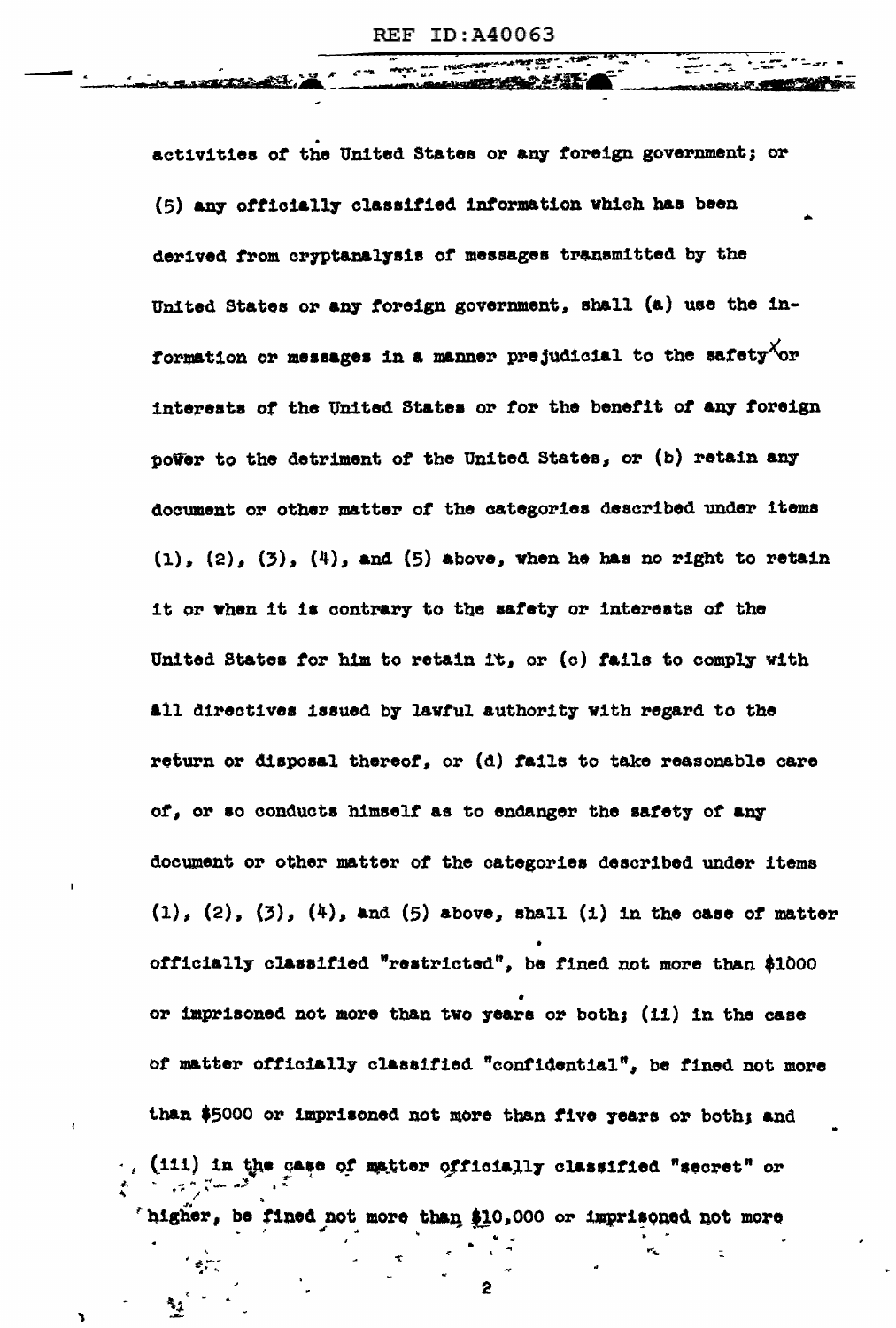than ten years or both.

SEC. 2. The release to the public of any classified information or matter of the categories described under items  $(1)$ ,  $(2)$ ,  $(3)$ ,  $(4)$ , and  $(5)$  of Section 1 shall be in accordance with regulations prescribed by the President.

Sections  $3, 4$ , and 5--same as present similarly numbered sections.

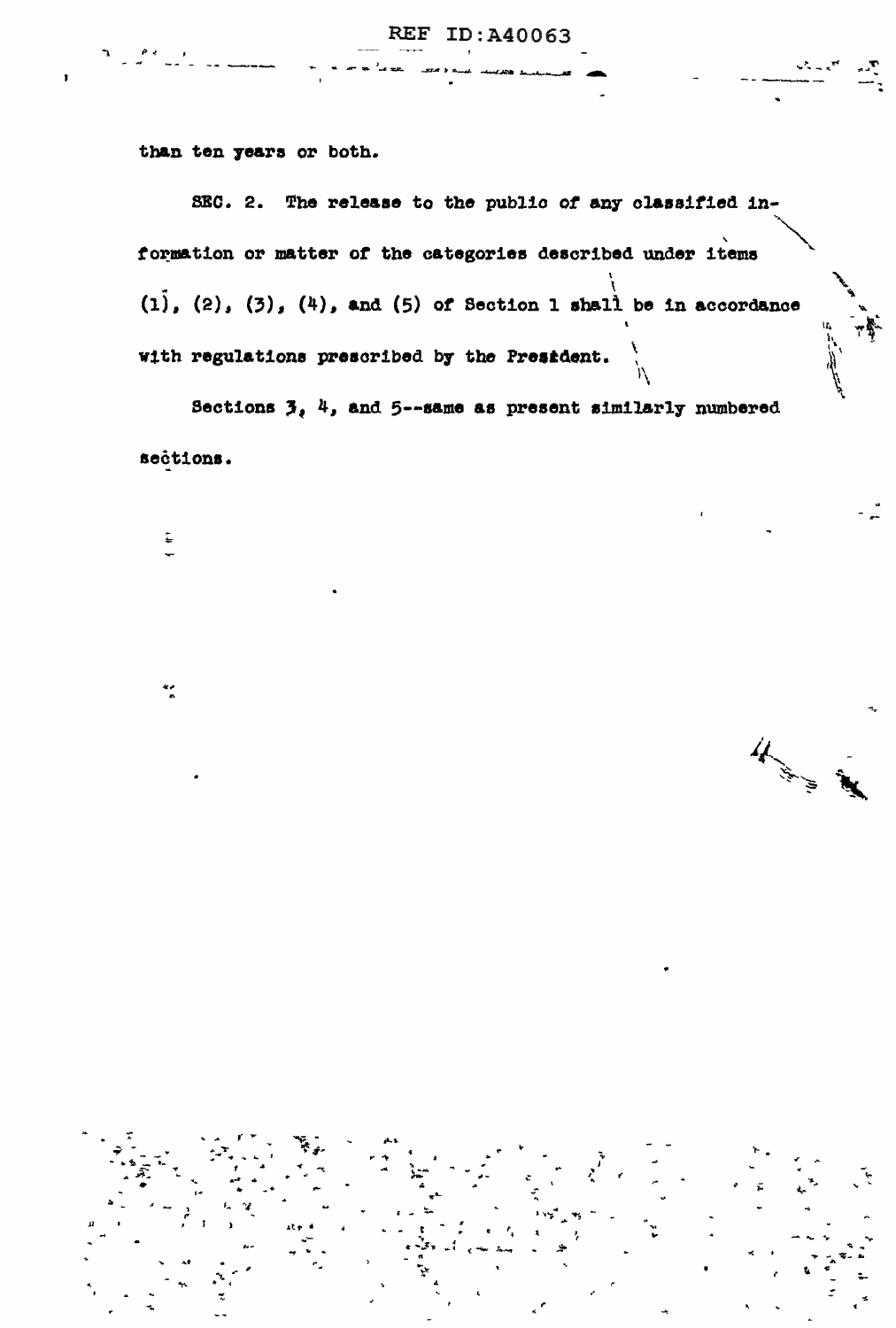80th CONGRESS lat SESSION

j

#### **S. 1019**

## IN THE SENATE OF THE UNITED STATES April 1 (Legislative day, March 24), 1947<br>Mr. Gurney (by request) introduced the following bill; which was read twice and referred to the Committee on the Judiciary

#### A BILL

To insure further the military secunity of the United States by preventing disclosures of information secured through official sources.

Be it enacted by the Senate and House of Representatives of the United States of America in Congress assembled, That whoever, by virtue of his employment by or performance of services for the United States or by virtue of his employment by any person, firm, or corporation performing services for the United States or by virtue of his service in the armed forces of the United States, having obtained, or having had custody of, access to, or knowledge of (1) any information concerning the nature, preparation, or use of any code, cipher, or cryptographic or cryptanalytical system of the United States or any foreign government; or (2) any information concerning the design, construction, use, maintenance, or repair 'of any device, apparatus, or appliance used or prepared or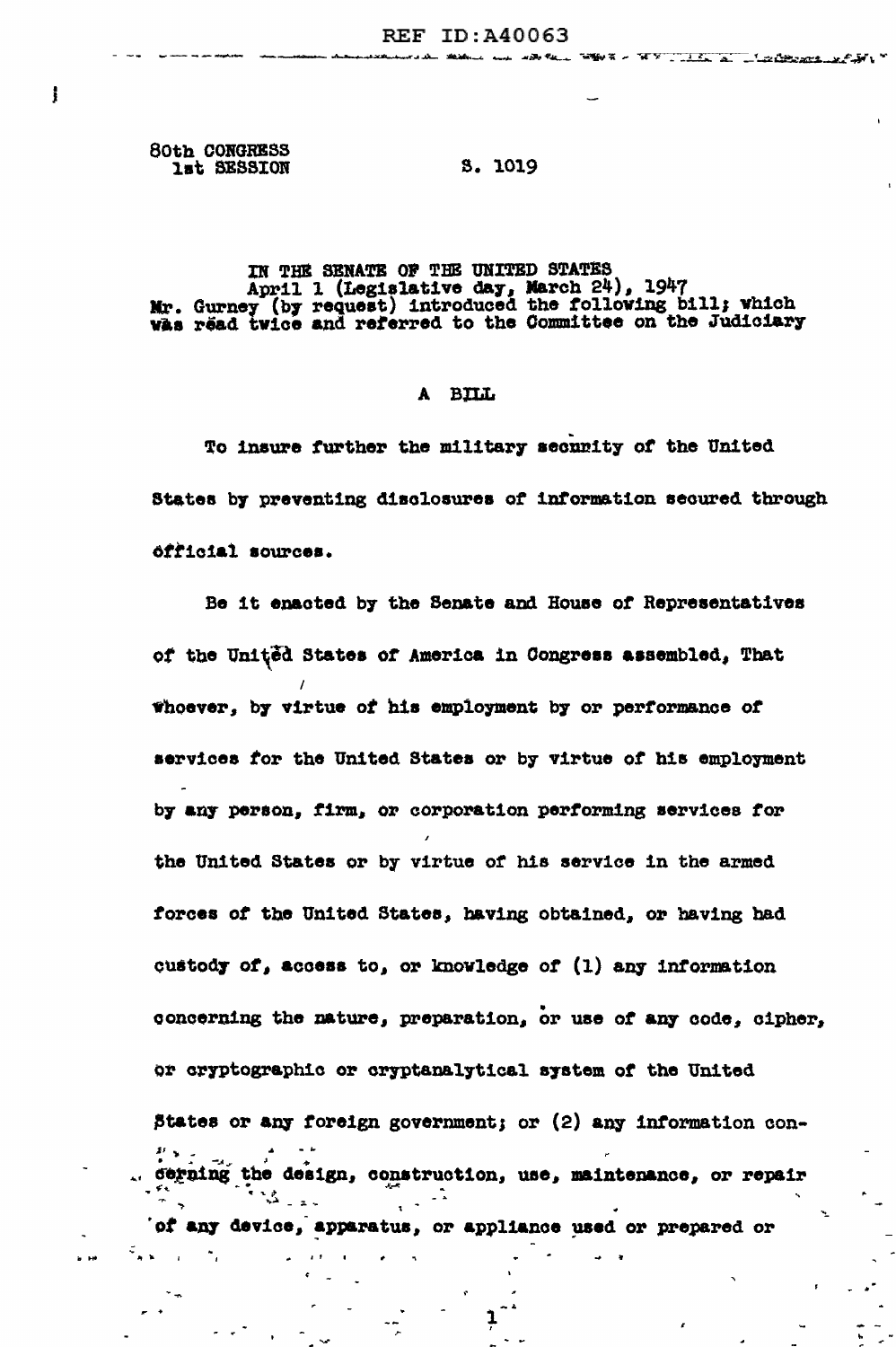تجمعت

 $\label{eq:2.1} \mathcal{L}(\mathcal{L}) = \mathcal{L}(\mathcal{L}) = \frac{1}{2} \sum_{i=1}^{n} \mathcal{L}(\mathcal{L}) \mathcal{L}(\mathcal{L})$ 

planned for use by the United States or any foreign government for cryptographic or cryptanalytic purpose; or (3) any message, document, writing, note, paper, or the contents or meaning thereof, which has been, or purports to have been, prepared or transmitted in or by the use of any code, cipher, or cryptographic system of the United States or any foreign government; or (4) any information concerning the cryptographic or cryptanalytic activities of the United States or any foreign government; or (5) any information which has been or purports to have been derived from cryptanalysis of messages transmitted by the United States or any foreign government, shall willfully, without authorization by the head of the department or agency by which such person was employed or in which he performed services at the time when he had oustody of or access to or obtained knowledge of the above-described information or material, or if such department or agency is no longer in existence, without joint authorization by the Secretary of State, the Secretary of War, and the Secretary of the Navy, communicatism. furnish, or transmit to another or publish any such information or material, shall be fined not more than \$10,000 or imprisoned not more than ten years or both.

ing and a finite service of the service of the service of the service of the service of the service of the service of the service of the service of the service of the service of the service of the service of the service of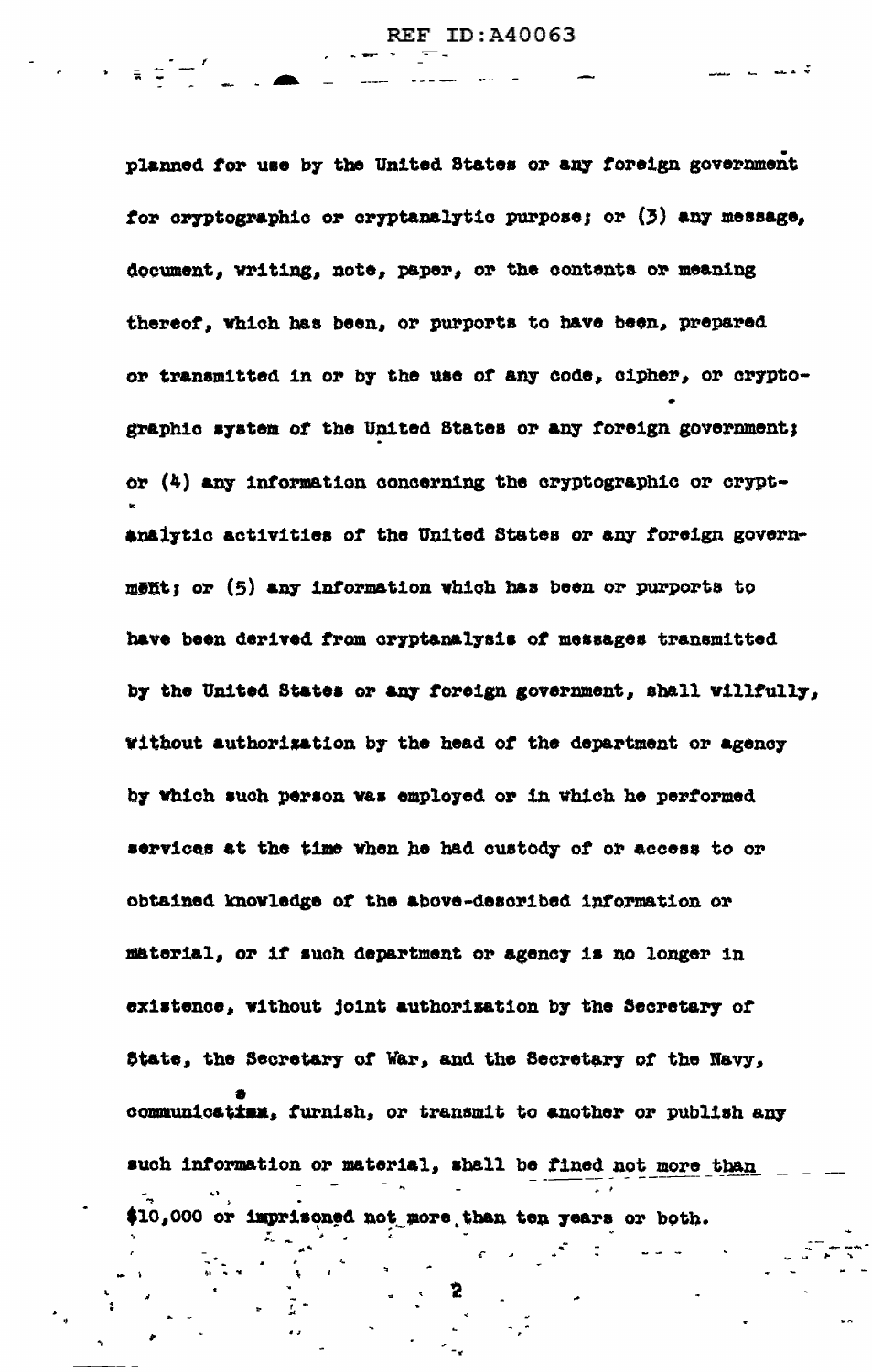a de mar di também

Authorizations, as herein provided, shall be granted only in accordance with regulations prescribed by the President.

SEC. 2. Whoever, by virtue of his employment by or performance of services for any foreign government or by virtue of his service in the armed forces of any foreign government, having obtained, or having had custody of, access to, or knowledge of (1) any information concerning the nature, preparation, or use of any code, cipher, or cryptographic or oryptanalytical system of the United States; or (2) any information concerning the design, construction, use, maintenance, or repair of any device, apparatus, or appliance used or prepared or planned for use by the United States for cryptographic or cryptanalytic purpose; or (3) any message, document, writing, note, paper, or the contents or meaning thereof, Thich has been, or purports to have been, prepared or transfitted in or by the use of any code, cipher, or cryptographic system of the United States; or  $(4)$  any information concerning the cryptographic or cryptanalytic activities of the United States; or (5) any information which has been or purports to have been derived from cryptanalysis of messages transmitted

the United States, shall willfully, without joint authwax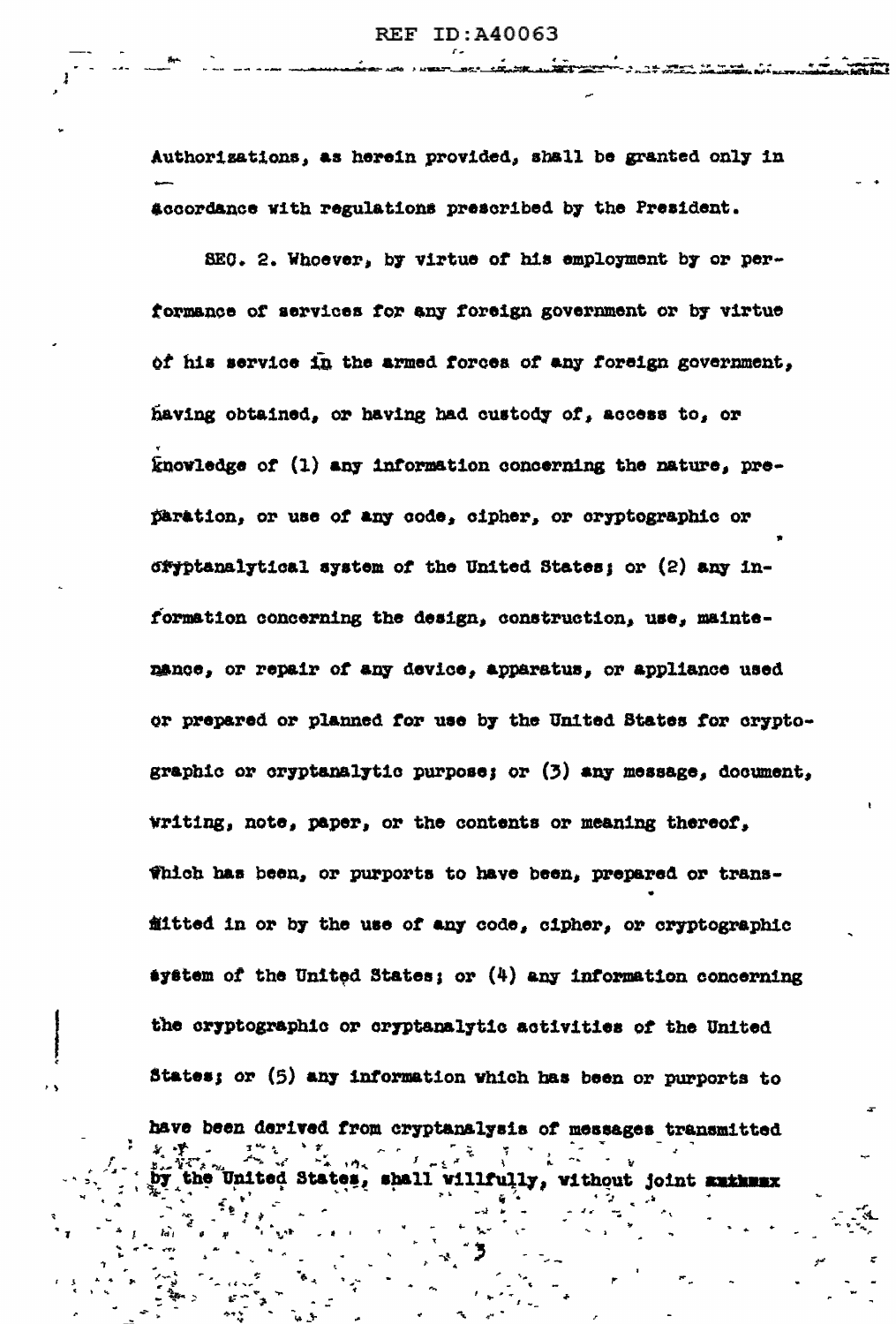authorization by the Secretary of State, the Secretary of War, and the Secretary of the Navy communicate, furnish, or transmit to another or publish any such information or material, shall be fined not more than \$10,000, or imprisoned not more than ten years, or both.

SEC. 3. The term "foreign government" as used herein includes any person or persons acting or purporting to act for or on behalf of any military or naval force, faction, party, department, agency, or bureau of or within a foreign country, or for or on behalf of any government or any person or persons purporting to act as a government within a foreign country, Whether or not such government is recognized by the United States.

SEC. 4. (a) The terms "code", "cipher", and "cryptographic" as used herein include any secret writing, deception, mechanical or electrical device, or other method used for the purpose of disguising or concealing the contents or the meaning of any communication.

(b) The term "cryptanalytic" as used herein includes all methods of interception and all methods of obtaining informacontents of cryptographic communication.